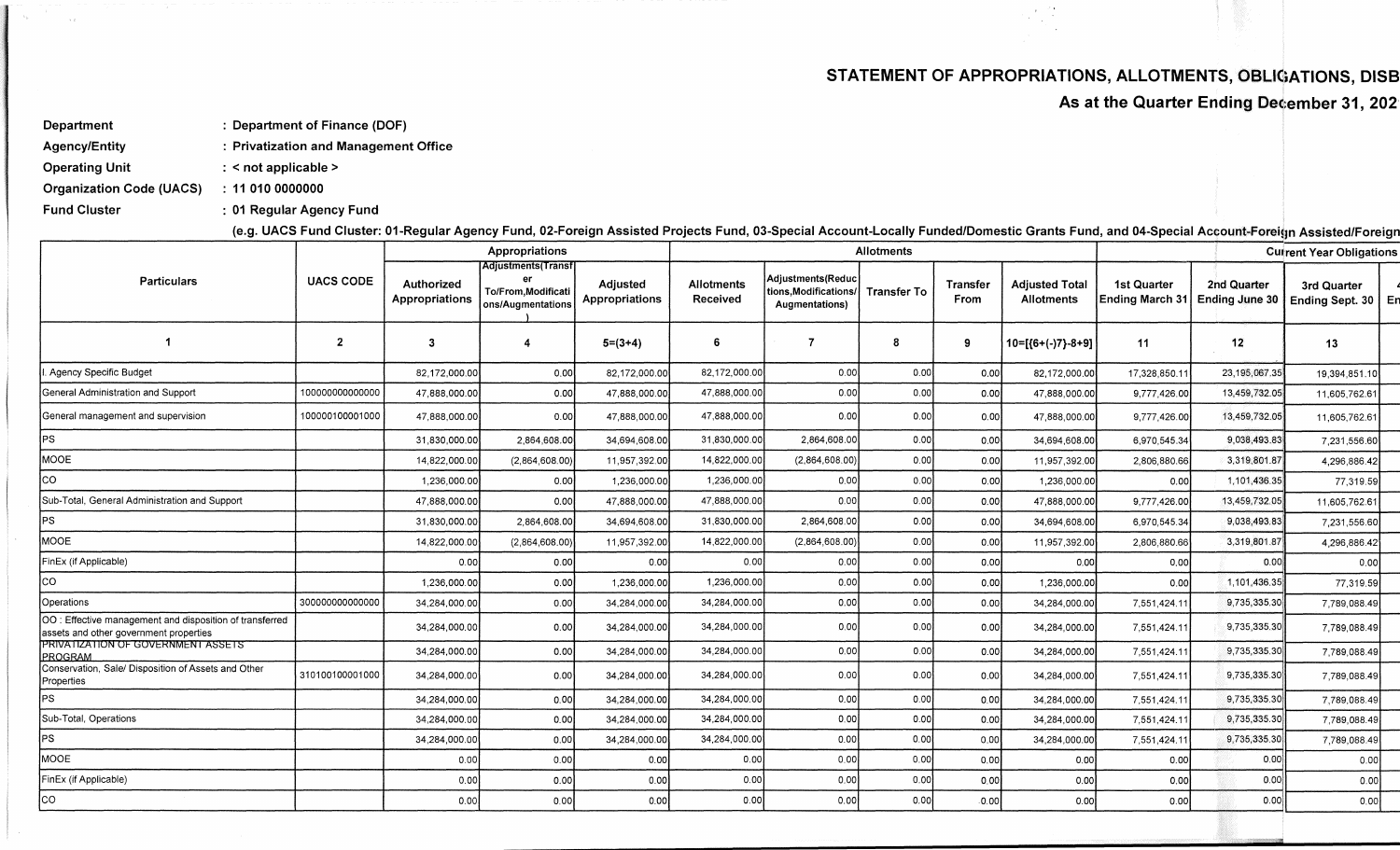## LOTMENTS, OBLIGATIONS, DISBURSEMENTS AND BALANCES

Quarter Ending December 31, 2021

 $\mathbf{x}$ **Current Year Appropriations** Supplemental Appropriations **Continuing Appropriations** 

## 4-Special Account-Foreign Assisted/Foreign Grants Fund)

| Unpaid Obligations(15-20)=(23+24)<br>2nd Quarter<br>uarter<br>3rd Quarter<br>4th Quarter<br><b>1st Quarter</b><br>2nd Quarter<br>3rd Quarter<br>4th Quarter<br>Unobligated<br>Unreleased<br><b>TOTAL</b><br><b>TOTAL</b><br>March 31<br><b>Ending June 30</b><br>Ending Sept. 30<br>Ending Dec. 31<br>Ending March 31<br>Ending June 30<br>Ending Sept. 30<br><b>Ending Dec. 31</b><br>Appro<br><b>Allotments</b><br>Not Yet Due and<br>Due and Demandable<br>Demandable<br>$15=(11+12+13+1)$<br>$20 = (16 + 17 + 18 + 1)$<br>12<br>13<br>14<br>18<br>16<br>17<br>19<br>21<br>22<br>23<br>24<br>4)<br>9)<br>328,850.11<br>23,195,067.35<br>19,394,851.10<br>22,195,370.80<br>82,114,139.36<br>17,328,850.1<br>19,444,833.45<br>23,145,085.00<br>22,195,370.80<br>0.00<br>57,860.64<br>82, 114, 139.36<br>0.00<br>0.00<br>777,426.00<br>13,459,732.05<br>11,605,762.61<br>11,481,142.30<br>46,324,062.96<br>9,777,426.00<br>11,655,744.96<br>13,409,749.70<br>11,481,142.30<br>46,324,062.96<br>0.00<br>1,563,937.04<br>0.00<br>0.00<br>777,426.00<br>13,459,732.05<br>11,605,762.61<br>11,481,142.30<br>46,324,062.96<br>9,777,426.00<br>13,409,749.70<br>11,655,744.96<br>11,481,142.30<br>0.00<br>46,324,062.96<br>0.00<br>1,563,937.04<br>0.00<br>970,545.34<br>9,038,493.83<br>7,231,556.60<br>9,947,319.25<br>33,187,915.02<br>6,970,545.34<br>9,038,493.83<br>7,231,556.60<br>9,947,319.25<br>0.00<br>33,187,915.02<br>1,506,692.98<br>0.00<br>0.00<br>306,880.66<br>3,319,801.87<br>4,296,886.42<br>1,533,823.05<br>11,957,392.00<br>4,296,886.42<br>2,806,880.66<br>3,319,801.87<br>1,533,823.05<br>0.00<br>0.00<br>0.00<br>11,957,392.00<br>0.00<br>0.00<br>1,101,436.35<br>77,319.59<br>0.00<br>1,178,755.94<br>0.00<br>127,301.94<br>1,051,454.00<br>0.00<br>0.00<br>57,244.06<br>0.00<br>1,178,755.94<br>0.00<br>777,426.00<br>13,459,732.05<br>11,605,762.61<br>11,481,142.30<br>46,324,062.96<br>9,777,426.00<br>11,655,744.96<br>13,409,749.70<br>11,481,142.30<br>1,563,937.04<br>46,324,062.96<br>0.00<br>0.00<br>0.00<br>970,545.34<br>9,038,493.83<br>7,231,556.60<br>9,947,319.25<br>33,187,915.02<br>6,970,545.34<br>9,038,493.83<br>7,231,556.60<br>9,947,319.25<br>0.00<br>33, 187, 915, 02<br>1,506,692.98<br>0,00<br>0.00<br>3,319,801.87<br>4,296,886.42<br>1,533,823.05<br>11,957,392.00<br>2,806,880.66<br>4,296,886.42<br>3,319,801.87<br>1,533,823.05<br>0.00<br>0.00<br>0.00<br>11,957,392.00<br>0.00<br>0.00<br>0,00<br>0.00<br>0.00<br>0.00<br>0.00<br>0.00<br>0.00<br>0.00<br>0.00<br>0.00<br>0.00<br>0.00<br>0.00<br>0.00<br>1,101,436.35<br>77,319.59<br>0.00<br>1,178,755.94<br>0.00<br>127,301.94<br>0.00<br>1,051,454,00<br>0.00<br>57,244.06<br>1,178,755.94<br>0.00<br>0.00<br>9,735,335.30<br>10,714,228.50<br>7,789,088.49<br>35,790,076.40<br>7,551,424.1<br>7,789,088.49<br>9,735,335.30<br>10,714,228.50<br>(1,506,076.40)<br>0.00<br>0.00<br>0.00<br>35,790,076.40<br>9,735,335.30<br>7,789,088.49<br>10,714,228.50<br>35,790,076.40<br>7,551,424.11<br>7,789,088.49<br>9,735,335.30<br>10,714,228.50<br>35,790,076.40<br>0.00<br>(1,506,076.40)<br>0.00<br>0.00<br>9,735,335.30<br>7,789,088.49<br>10,714,228.50<br>35,790,076.40<br>7,551,424.1<br>9,735,335.30<br>7,789,088.49<br>10,714,228.50<br>35,790,076.40<br>0.00<br>(1,506,076.40)<br>0.00<br>0.00<br>9,735,335.30<br>7,789,088.49<br>10,714,228.50<br>35,790,076.40<br>7,551,424.11<br>7,789,088.49<br>10,714,228.50<br>9,735,335.30<br>0.00<br>(1,506,076.40)<br>0.00<br>35,790,076.40<br>0.00<br>9,735,335.30<br>7,789,088.49<br>10,714,228.50<br>35,790,076.40<br>7,551,424.11<br>7,789,088.49<br>10,714,228.50<br>9,735,335.30<br>(1,506,076.40)<br>0.00<br>35,790,076.40<br>0.00<br>0.00<br>551,424.11<br>9,735,335.30<br>7,789,088.49<br>10,714,228.50<br>35,790,076.40<br>7,551,424.11<br>9,735,335.30<br>7,789,088.49<br>10,714,228.50<br>0.00<br>(1,506,076.40)<br>0.00<br>0.00<br>35,790,076.40<br>551,424.1<br>9,735,335.30<br>7,789,088.49<br>10,714,228.50<br>35,790,076.40<br>7,789,088.49<br>7,551,424.11<br>9,735,335.30<br>10,714,228.50<br>(1,506,076.40)<br>0.00<br>35,790,076.40<br>0.00<br>0.00<br>0.00<br>0.00<br>0.00<br>0.00<br>0.00<br>0.00<br>0.00<br>0.00<br>0.00<br>0.00<br>0.00<br>0.00<br>0.00<br>0.00<br>0.00<br>0.00<br>0.00<br>0.00<br>0.00<br>0.00<br>0.00<br>0.00<br>0.00<br>0.00<br>0.00<br>0.00<br>0.00<br>0.00<br>0.00<br>0.00<br>0.00<br>0.00<br>0.00<br>0.00<br>0.00<br>0.00<br>0.00<br>0.00<br>0.00<br>0.00<br>0.00<br>0.00 | <b>Current Year Obligations</b> |  |  |  |  |  | <b>Current Year Disbursements</b> |  | <b>Balances</b> |  |  |  |  |  |
|---------------------------------------------------------------------------------------------------------------------------------------------------------------------------------------------------------------------------------------------------------------------------------------------------------------------------------------------------------------------------------------------------------------------------------------------------------------------------------------------------------------------------------------------------------------------------------------------------------------------------------------------------------------------------------------------------------------------------------------------------------------------------------------------------------------------------------------------------------------------------------------------------------------------------------------------------------------------------------------------------------------------------------------------------------------------------------------------------------------------------------------------------------------------------------------------------------------------------------------------------------------------------------------------------------------------------------------------------------------------------------------------------------------------------------------------------------------------------------------------------------------------------------------------------------------------------------------------------------------------------------------------------------------------------------------------------------------------------------------------------------------------------------------------------------------------------------------------------------------------------------------------------------------------------------------------------------------------------------------------------------------------------------------------------------------------------------------------------------------------------------------------------------------------------------------------------------------------------------------------------------------------------------------------------------------------------------------------------------------------------------------------------------------------------------------------------------------------------------------------------------------------------------------------------------------------------------------------------------------------------------------------------------------------------------------------------------------------------------------------------------------------------------------------------------------------------------------------------------------------------------------------------------------------------------------------------------------------------------------------------------------------------------------------------------------------------------------------------------------------------------------------------------------------------------------------------------------------------------------------------------------------------------------------------------------------------------------------------------------------------------------------------------------------------------------------------------------------------------------------------------------------------------------------------------------------------------------------------------------------------------------------------------------------------------------------------------------------------------------------------------------------------------------------------------------------------------------------------------------------------------------------------------------------------------------------------------------------------------------------------------------------------------------------------------------------------------------------------------------------------------------------------------------------------------------------------------------------------------------------------------------------------------------------------------------------------------------------------------------------------------------------------------------------------------------------------------------------------------|---------------------------------|--|--|--|--|--|-----------------------------------|--|-----------------|--|--|--|--|--|
|                                                                                                                                                                                                                                                                                                                                                                                                                                                                                                                                                                                                                                                                                                                                                                                                                                                                                                                                                                                                                                                                                                                                                                                                                                                                                                                                                                                                                                                                                                                                                                                                                                                                                                                                                                                                                                                                                                                                                                                                                                                                                                                                                                                                                                                                                                                                                                                                                                                                                                                                                                                                                                                                                                                                                                                                                                                                                                                                                                                                                                                                                                                                                                                                                                                                                                                                                                                                                                                                                                                                                                                                                                                                                                                                                                                                                                                                                                                                                                                                                                                                                                                                                                                                                                                                                                                                                                                                                                                                                 |                                 |  |  |  |  |  |                                   |  |                 |  |  |  |  |  |
|                                                                                                                                                                                                                                                                                                                                                                                                                                                                                                                                                                                                                                                                                                                                                                                                                                                                                                                                                                                                                                                                                                                                                                                                                                                                                                                                                                                                                                                                                                                                                                                                                                                                                                                                                                                                                                                                                                                                                                                                                                                                                                                                                                                                                                                                                                                                                                                                                                                                                                                                                                                                                                                                                                                                                                                                                                                                                                                                                                                                                                                                                                                                                                                                                                                                                                                                                                                                                                                                                                                                                                                                                                                                                                                                                                                                                                                                                                                                                                                                                                                                                                                                                                                                                                                                                                                                                                                                                                                                                 |                                 |  |  |  |  |  |                                   |  |                 |  |  |  |  |  |
|                                                                                                                                                                                                                                                                                                                                                                                                                                                                                                                                                                                                                                                                                                                                                                                                                                                                                                                                                                                                                                                                                                                                                                                                                                                                                                                                                                                                                                                                                                                                                                                                                                                                                                                                                                                                                                                                                                                                                                                                                                                                                                                                                                                                                                                                                                                                                                                                                                                                                                                                                                                                                                                                                                                                                                                                                                                                                                                                                                                                                                                                                                                                                                                                                                                                                                                                                                                                                                                                                                                                                                                                                                                                                                                                                                                                                                                                                                                                                                                                                                                                                                                                                                                                                                                                                                                                                                                                                                                                                 |                                 |  |  |  |  |  |                                   |  |                 |  |  |  |  |  |
|                                                                                                                                                                                                                                                                                                                                                                                                                                                                                                                                                                                                                                                                                                                                                                                                                                                                                                                                                                                                                                                                                                                                                                                                                                                                                                                                                                                                                                                                                                                                                                                                                                                                                                                                                                                                                                                                                                                                                                                                                                                                                                                                                                                                                                                                                                                                                                                                                                                                                                                                                                                                                                                                                                                                                                                                                                                                                                                                                                                                                                                                                                                                                                                                                                                                                                                                                                                                                                                                                                                                                                                                                                                                                                                                                                                                                                                                                                                                                                                                                                                                                                                                                                                                                                                                                                                                                                                                                                                                                 |                                 |  |  |  |  |  |                                   |  |                 |  |  |  |  |  |
|                                                                                                                                                                                                                                                                                                                                                                                                                                                                                                                                                                                                                                                                                                                                                                                                                                                                                                                                                                                                                                                                                                                                                                                                                                                                                                                                                                                                                                                                                                                                                                                                                                                                                                                                                                                                                                                                                                                                                                                                                                                                                                                                                                                                                                                                                                                                                                                                                                                                                                                                                                                                                                                                                                                                                                                                                                                                                                                                                                                                                                                                                                                                                                                                                                                                                                                                                                                                                                                                                                                                                                                                                                                                                                                                                                                                                                                                                                                                                                                                                                                                                                                                                                                                                                                                                                                                                                                                                                                                                 |                                 |  |  |  |  |  |                                   |  |                 |  |  |  |  |  |
|                                                                                                                                                                                                                                                                                                                                                                                                                                                                                                                                                                                                                                                                                                                                                                                                                                                                                                                                                                                                                                                                                                                                                                                                                                                                                                                                                                                                                                                                                                                                                                                                                                                                                                                                                                                                                                                                                                                                                                                                                                                                                                                                                                                                                                                                                                                                                                                                                                                                                                                                                                                                                                                                                                                                                                                                                                                                                                                                                                                                                                                                                                                                                                                                                                                                                                                                                                                                                                                                                                                                                                                                                                                                                                                                                                                                                                                                                                                                                                                                                                                                                                                                                                                                                                                                                                                                                                                                                                                                                 |                                 |  |  |  |  |  |                                   |  |                 |  |  |  |  |  |
|                                                                                                                                                                                                                                                                                                                                                                                                                                                                                                                                                                                                                                                                                                                                                                                                                                                                                                                                                                                                                                                                                                                                                                                                                                                                                                                                                                                                                                                                                                                                                                                                                                                                                                                                                                                                                                                                                                                                                                                                                                                                                                                                                                                                                                                                                                                                                                                                                                                                                                                                                                                                                                                                                                                                                                                                                                                                                                                                                                                                                                                                                                                                                                                                                                                                                                                                                                                                                                                                                                                                                                                                                                                                                                                                                                                                                                                                                                                                                                                                                                                                                                                                                                                                                                                                                                                                                                                                                                                                                 |                                 |  |  |  |  |  |                                   |  |                 |  |  |  |  |  |
|                                                                                                                                                                                                                                                                                                                                                                                                                                                                                                                                                                                                                                                                                                                                                                                                                                                                                                                                                                                                                                                                                                                                                                                                                                                                                                                                                                                                                                                                                                                                                                                                                                                                                                                                                                                                                                                                                                                                                                                                                                                                                                                                                                                                                                                                                                                                                                                                                                                                                                                                                                                                                                                                                                                                                                                                                                                                                                                                                                                                                                                                                                                                                                                                                                                                                                                                                                                                                                                                                                                                                                                                                                                                                                                                                                                                                                                                                                                                                                                                                                                                                                                                                                                                                                                                                                                                                                                                                                                                                 |                                 |  |  |  |  |  |                                   |  |                 |  |  |  |  |  |
|                                                                                                                                                                                                                                                                                                                                                                                                                                                                                                                                                                                                                                                                                                                                                                                                                                                                                                                                                                                                                                                                                                                                                                                                                                                                                                                                                                                                                                                                                                                                                                                                                                                                                                                                                                                                                                                                                                                                                                                                                                                                                                                                                                                                                                                                                                                                                                                                                                                                                                                                                                                                                                                                                                                                                                                                                                                                                                                                                                                                                                                                                                                                                                                                                                                                                                                                                                                                                                                                                                                                                                                                                                                                                                                                                                                                                                                                                                                                                                                                                                                                                                                                                                                                                                                                                                                                                                                                                                                                                 |                                 |  |  |  |  |  |                                   |  |                 |  |  |  |  |  |
|                                                                                                                                                                                                                                                                                                                                                                                                                                                                                                                                                                                                                                                                                                                                                                                                                                                                                                                                                                                                                                                                                                                                                                                                                                                                                                                                                                                                                                                                                                                                                                                                                                                                                                                                                                                                                                                                                                                                                                                                                                                                                                                                                                                                                                                                                                                                                                                                                                                                                                                                                                                                                                                                                                                                                                                                                                                                                                                                                                                                                                                                                                                                                                                                                                                                                                                                                                                                                                                                                                                                                                                                                                                                                                                                                                                                                                                                                                                                                                                                                                                                                                                                                                                                                                                                                                                                                                                                                                                                                 |                                 |  |  |  |  |  |                                   |  |                 |  |  |  |  |  |
|                                                                                                                                                                                                                                                                                                                                                                                                                                                                                                                                                                                                                                                                                                                                                                                                                                                                                                                                                                                                                                                                                                                                                                                                                                                                                                                                                                                                                                                                                                                                                                                                                                                                                                                                                                                                                                                                                                                                                                                                                                                                                                                                                                                                                                                                                                                                                                                                                                                                                                                                                                                                                                                                                                                                                                                                                                                                                                                                                                                                                                                                                                                                                                                                                                                                                                                                                                                                                                                                                                                                                                                                                                                                                                                                                                                                                                                                                                                                                                                                                                                                                                                                                                                                                                                                                                                                                                                                                                                                                 |                                 |  |  |  |  |  |                                   |  |                 |  |  |  |  |  |
|                                                                                                                                                                                                                                                                                                                                                                                                                                                                                                                                                                                                                                                                                                                                                                                                                                                                                                                                                                                                                                                                                                                                                                                                                                                                                                                                                                                                                                                                                                                                                                                                                                                                                                                                                                                                                                                                                                                                                                                                                                                                                                                                                                                                                                                                                                                                                                                                                                                                                                                                                                                                                                                                                                                                                                                                                                                                                                                                                                                                                                                                                                                                                                                                                                                                                                                                                                                                                                                                                                                                                                                                                                                                                                                                                                                                                                                                                                                                                                                                                                                                                                                                                                                                                                                                                                                                                                                                                                                                                 | 806,880.66                      |  |  |  |  |  |                                   |  |                 |  |  |  |  |  |
|                                                                                                                                                                                                                                                                                                                                                                                                                                                                                                                                                                                                                                                                                                                                                                                                                                                                                                                                                                                                                                                                                                                                                                                                                                                                                                                                                                                                                                                                                                                                                                                                                                                                                                                                                                                                                                                                                                                                                                                                                                                                                                                                                                                                                                                                                                                                                                                                                                                                                                                                                                                                                                                                                                                                                                                                                                                                                                                                                                                                                                                                                                                                                                                                                                                                                                                                                                                                                                                                                                                                                                                                                                                                                                                                                                                                                                                                                                                                                                                                                                                                                                                                                                                                                                                                                                                                                                                                                                                                                 |                                 |  |  |  |  |  |                                   |  |                 |  |  |  |  |  |
|                                                                                                                                                                                                                                                                                                                                                                                                                                                                                                                                                                                                                                                                                                                                                                                                                                                                                                                                                                                                                                                                                                                                                                                                                                                                                                                                                                                                                                                                                                                                                                                                                                                                                                                                                                                                                                                                                                                                                                                                                                                                                                                                                                                                                                                                                                                                                                                                                                                                                                                                                                                                                                                                                                                                                                                                                                                                                                                                                                                                                                                                                                                                                                                                                                                                                                                                                                                                                                                                                                                                                                                                                                                                                                                                                                                                                                                                                                                                                                                                                                                                                                                                                                                                                                                                                                                                                                                                                                                                                 |                                 |  |  |  |  |  |                                   |  |                 |  |  |  |  |  |
|                                                                                                                                                                                                                                                                                                                                                                                                                                                                                                                                                                                                                                                                                                                                                                                                                                                                                                                                                                                                                                                                                                                                                                                                                                                                                                                                                                                                                                                                                                                                                                                                                                                                                                                                                                                                                                                                                                                                                                                                                                                                                                                                                                                                                                                                                                                                                                                                                                                                                                                                                                                                                                                                                                                                                                                                                                                                                                                                                                                                                                                                                                                                                                                                                                                                                                                                                                                                                                                                                                                                                                                                                                                                                                                                                                                                                                                                                                                                                                                                                                                                                                                                                                                                                                                                                                                                                                                                                                                                                 | 551,424.11                      |  |  |  |  |  |                                   |  |                 |  |  |  |  |  |
|                                                                                                                                                                                                                                                                                                                                                                                                                                                                                                                                                                                                                                                                                                                                                                                                                                                                                                                                                                                                                                                                                                                                                                                                                                                                                                                                                                                                                                                                                                                                                                                                                                                                                                                                                                                                                                                                                                                                                                                                                                                                                                                                                                                                                                                                                                                                                                                                                                                                                                                                                                                                                                                                                                                                                                                                                                                                                                                                                                                                                                                                                                                                                                                                                                                                                                                                                                                                                                                                                                                                                                                                                                                                                                                                                                                                                                                                                                                                                                                                                                                                                                                                                                                                                                                                                                                                                                                                                                                                                 | 551,424.11                      |  |  |  |  |  |                                   |  |                 |  |  |  |  |  |
|                                                                                                                                                                                                                                                                                                                                                                                                                                                                                                                                                                                                                                                                                                                                                                                                                                                                                                                                                                                                                                                                                                                                                                                                                                                                                                                                                                                                                                                                                                                                                                                                                                                                                                                                                                                                                                                                                                                                                                                                                                                                                                                                                                                                                                                                                                                                                                                                                                                                                                                                                                                                                                                                                                                                                                                                                                                                                                                                                                                                                                                                                                                                                                                                                                                                                                                                                                                                                                                                                                                                                                                                                                                                                                                                                                                                                                                                                                                                                                                                                                                                                                                                                                                                                                                                                                                                                                                                                                                                                 | 551,424.11                      |  |  |  |  |  |                                   |  |                 |  |  |  |  |  |
|                                                                                                                                                                                                                                                                                                                                                                                                                                                                                                                                                                                                                                                                                                                                                                                                                                                                                                                                                                                                                                                                                                                                                                                                                                                                                                                                                                                                                                                                                                                                                                                                                                                                                                                                                                                                                                                                                                                                                                                                                                                                                                                                                                                                                                                                                                                                                                                                                                                                                                                                                                                                                                                                                                                                                                                                                                                                                                                                                                                                                                                                                                                                                                                                                                                                                                                                                                                                                                                                                                                                                                                                                                                                                                                                                                                                                                                                                                                                                                                                                                                                                                                                                                                                                                                                                                                                                                                                                                                                                 | 551,424.11                      |  |  |  |  |  |                                   |  |                 |  |  |  |  |  |
|                                                                                                                                                                                                                                                                                                                                                                                                                                                                                                                                                                                                                                                                                                                                                                                                                                                                                                                                                                                                                                                                                                                                                                                                                                                                                                                                                                                                                                                                                                                                                                                                                                                                                                                                                                                                                                                                                                                                                                                                                                                                                                                                                                                                                                                                                                                                                                                                                                                                                                                                                                                                                                                                                                                                                                                                                                                                                                                                                                                                                                                                                                                                                                                                                                                                                                                                                                                                                                                                                                                                                                                                                                                                                                                                                                                                                                                                                                                                                                                                                                                                                                                                                                                                                                                                                                                                                                                                                                                                                 | 551,424.11                      |  |  |  |  |  |                                   |  |                 |  |  |  |  |  |
|                                                                                                                                                                                                                                                                                                                                                                                                                                                                                                                                                                                                                                                                                                                                                                                                                                                                                                                                                                                                                                                                                                                                                                                                                                                                                                                                                                                                                                                                                                                                                                                                                                                                                                                                                                                                                                                                                                                                                                                                                                                                                                                                                                                                                                                                                                                                                                                                                                                                                                                                                                                                                                                                                                                                                                                                                                                                                                                                                                                                                                                                                                                                                                                                                                                                                                                                                                                                                                                                                                                                                                                                                                                                                                                                                                                                                                                                                                                                                                                                                                                                                                                                                                                                                                                                                                                                                                                                                                                                                 |                                 |  |  |  |  |  |                                   |  |                 |  |  |  |  |  |
|                                                                                                                                                                                                                                                                                                                                                                                                                                                                                                                                                                                                                                                                                                                                                                                                                                                                                                                                                                                                                                                                                                                                                                                                                                                                                                                                                                                                                                                                                                                                                                                                                                                                                                                                                                                                                                                                                                                                                                                                                                                                                                                                                                                                                                                                                                                                                                                                                                                                                                                                                                                                                                                                                                                                                                                                                                                                                                                                                                                                                                                                                                                                                                                                                                                                                                                                                                                                                                                                                                                                                                                                                                                                                                                                                                                                                                                                                                                                                                                                                                                                                                                                                                                                                                                                                                                                                                                                                                                                                 |                                 |  |  |  |  |  |                                   |  |                 |  |  |  |  |  |
|                                                                                                                                                                                                                                                                                                                                                                                                                                                                                                                                                                                                                                                                                                                                                                                                                                                                                                                                                                                                                                                                                                                                                                                                                                                                                                                                                                                                                                                                                                                                                                                                                                                                                                                                                                                                                                                                                                                                                                                                                                                                                                                                                                                                                                                                                                                                                                                                                                                                                                                                                                                                                                                                                                                                                                                                                                                                                                                                                                                                                                                                                                                                                                                                                                                                                                                                                                                                                                                                                                                                                                                                                                                                                                                                                                                                                                                                                                                                                                                                                                                                                                                                                                                                                                                                                                                                                                                                                                                                                 |                                 |  |  |  |  |  |                                   |  |                 |  |  |  |  |  |
|                                                                                                                                                                                                                                                                                                                                                                                                                                                                                                                                                                                                                                                                                                                                                                                                                                                                                                                                                                                                                                                                                                                                                                                                                                                                                                                                                                                                                                                                                                                                                                                                                                                                                                                                                                                                                                                                                                                                                                                                                                                                                                                                                                                                                                                                                                                                                                                                                                                                                                                                                                                                                                                                                                                                                                                                                                                                                                                                                                                                                                                                                                                                                                                                                                                                                                                                                                                                                                                                                                                                                                                                                                                                                                                                                                                                                                                                                                                                                                                                                                                                                                                                                                                                                                                                                                                                                                                                                                                                                 |                                 |  |  |  |  |  |                                   |  |                 |  |  |  |  |  |
|                                                                                                                                                                                                                                                                                                                                                                                                                                                                                                                                                                                                                                                                                                                                                                                                                                                                                                                                                                                                                                                                                                                                                                                                                                                                                                                                                                                                                                                                                                                                                                                                                                                                                                                                                                                                                                                                                                                                                                                                                                                                                                                                                                                                                                                                                                                                                                                                                                                                                                                                                                                                                                                                                                                                                                                                                                                                                                                                                                                                                                                                                                                                                                                                                                                                                                                                                                                                                                                                                                                                                                                                                                                                                                                                                                                                                                                                                                                                                                                                                                                                                                                                                                                                                                                                                                                                                                                                                                                                                 |                                 |  |  |  |  |  |                                   |  |                 |  |  |  |  |  |

FAR No. 1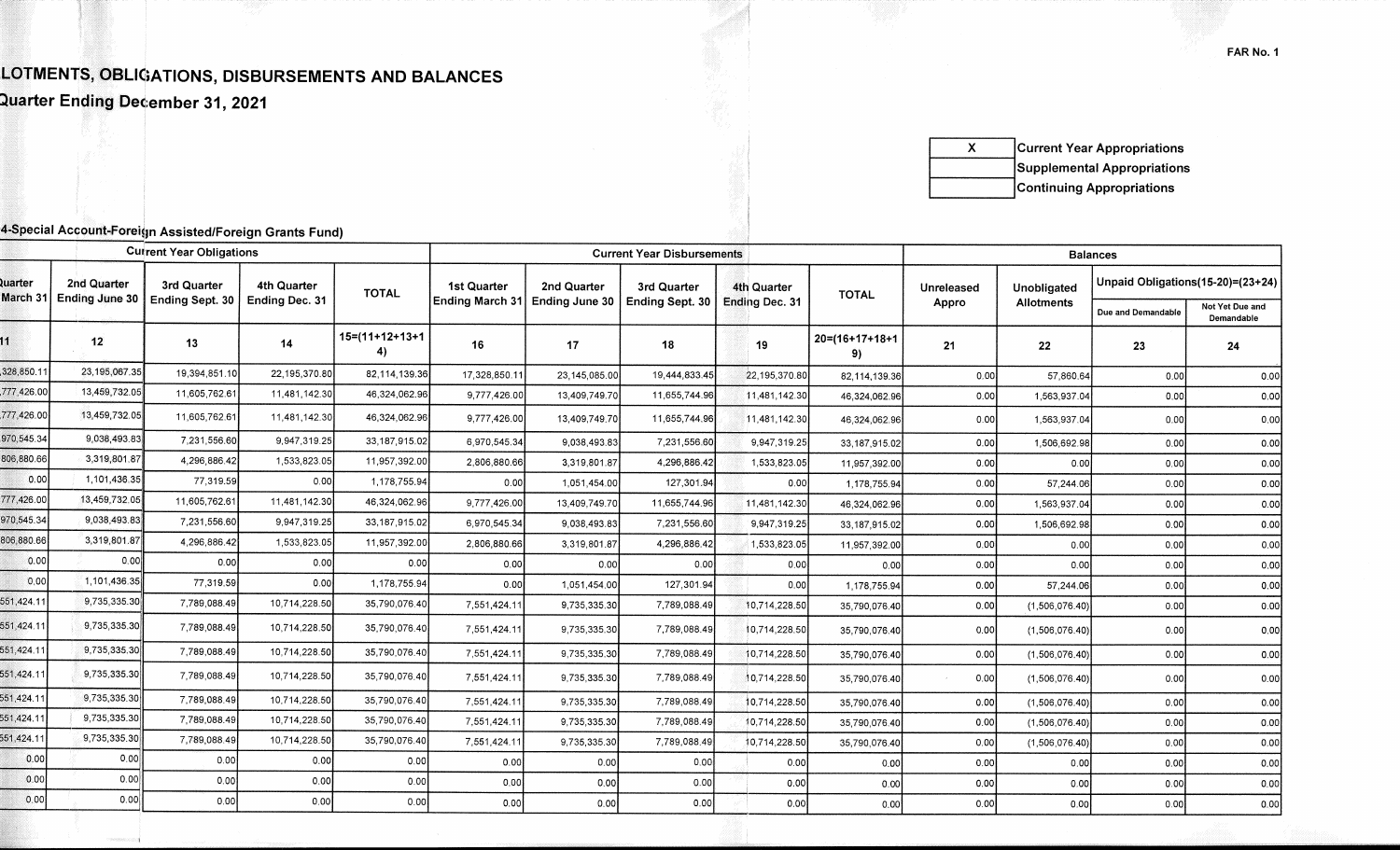| Sub-Total, I. Agency Specific Budget                                                     | 82,172,000.00 | 0.00           | 82,172,000.00 | 82,172,000.00 | 0.00           | 0.00 | 0.00 | 82,172,000.00 | 17,328,850.1  | 23, 195, 067.35 | 19,394,851.10 |
|------------------------------------------------------------------------------------------|---------------|----------------|---------------|---------------|----------------|------|------|---------------|---------------|-----------------|---------------|
| IPS.                                                                                     | 66,114,000.00 | 2,864,608.00   | 68,978,608.00 | 66,114,000.00 | 2,864,608.00   | 0.00 | 0.00 | 68,978,608.00 | 14,521,969.45 | 18,773,829.13   | 15,020,645.09 |
| MOOE                                                                                     | 14,822,000.00 | (2,864,608,00) | 11,957,392.00 | 14,822,000.00 | (2,864,608.00) | 0.00 | 0.00 | 11,957,392.00 | 2,806,880.66  | 3,319,801.87    | 4,296,886.42  |
| FinEx (if Applicable)                                                                    | 0.00          | 0.00           | 0.00          | 0.00          | 0.00           | 0.00 | 0.00 | 0.00          | 0.00          | 0.00            | 0.00          |
| <b>CO</b>                                                                                | 1,236,000.00  | 0.00           | 1,236,000.00  | 1,236,000.00  | 0.00           | 0.00 | 0.00 | 1,236,000.00  | 0.00          | 1,101,436.35    | 77,319.59     |
| Miscellaneous Personnel Benefits Fund                                                    | 0.00          | 2,077,218.00   | 2,077,218.00  | 0.00          | 2,077,218.00   | 0.00 | 0.00 | 2,077,218.00  | 0.00          | 0.00            | 2,077,217.67  |
| IPS.                                                                                     | 0.00          | 2,077,218.00   | 2,077,218.00  | 0.00          | 2,077,218.00   | 0.00 | 0.00 | 2,077,218.00  | 0.00          | 0.00            | 2,077,217.67  |
| Sub-Total III. Special Purpose Fund                                                      | 0.00          | 2,077,218.00   | 2,077,218.00  | 0.00          | 2,077,218.00   | 0.00 | 0.00 | 2,077,218.00  | 0.00          | 0.00            | 2,077,217.67  |
| <b>PS</b>                                                                                | 0.00          | 2.077.218.00   | 2,077,218.00  | 0.00          | 2,077,218.00   | 0.00 | 0.00 | 2,077,218.00  | 0.00          | 0.00            | 2,077,217.67  |
| <b>MOOE</b>                                                                              | 0.00          | 0.00           | 0.00          | 0.00          | 0.00           | 0.00 | 0.00 | 0.00          | 0.00          | 0.00            | 0.00          |
| FinEx                                                                                    | 0.00          | 0.00           | 0.00          | 0.00          | 0.00           | 0.00 | 0.00 | 0.00          | 0.00          | 0.00            | 0.00          |
| lco                                                                                      | 0.00          | 0.00           | 0.00          | 0.00          | 0.00           | 0.00 | 0.00 | 0.00          | 0.00          | 0.00            | 0.00          |
| IV. Reversion of the Unobligated Allotments charged<br>against R.A. Nos. 11465 and 11494 | 0.00          | 0.00           | 0.00          | 0.00          | 0.00           | 0.00 | 0.00 | 0.00          | 0.00          | 0.00            | 0,00          |
| <b>GRAND TOTAL</b>                                                                       | 82,172,000.00 | 2,077,218.00   | 84,249,218.00 | 82,172,000.00 | 2,077,218.00   | 0.00 | 0.00 | 84,249,218.00 | 17,328,850.11 | 23, 195, 067.35 | 21,472,068.77 |
| PS                                                                                       | 66,114,000.00 | 4,941,826.00   | 71,055,826.00 | 66,114,000.00 | 4,941,826.00   | 0.00 | 0.00 | 71,055,826.00 | 14,521,969,45 | 18,773,829.1    | 17,097,862.76 |
| MOOE                                                                                     | 14,822,000.00 | (2,864,608.00) | 11,957,392.00 | 14,822,000.00 | (2,864,608.00) | 0.00 | 0.00 | 11,957,392.00 | 2,806,880.66  | 3,319,801.87    | 4,296,886.42  |
| lco-                                                                                     | 1,236,000.00  | 0.00           | 1,236,000.00  | 1,236,000.00  | 0.00           | 0.00 | 0.00 | 1,236,000.00  | 0.00          | 1,101,436.35    | 77,319.59     |
| Recapitulation by OO:                                                                    |               |                |               |               |                |      |      |               |               |                 |               |
| Agency Specific Budget                                                                   | 34.284.000.00 | 0.00           | 34,284,000.00 | 34,284,000.00 | 0.00           | 0.00 | 0.00 | 34,284,000.00 | 7,551,424.1   | 9,735,335.30    | 7,789,088.49  |
| PRIVATIZATION OF GOVERNMENT ASSETS<br><b>PROGRAM</b>                                     | 34,284,000.00 | 0.00           | 34,284,000.00 | 34,284,000.00 | 0.00           | 0.00 | 0.00 | 34,284,000.00 | 7,551,424.1   | 9,735,335.30    | 7,789,088.49  |

DIARON, RITOREY T. Budget Officer

**Date:**  $\sqrt[k]{21}$ 

**Certified Correct: Certified Correct: Recommending Approval:** 

TO RALBA, RHODORA B.

Chief Accountant

**Date:** 

This report was generated using the Unified Reporting System on 26/01/2022 06:42 version.FAR1.2.5; Status: SUBMITTED